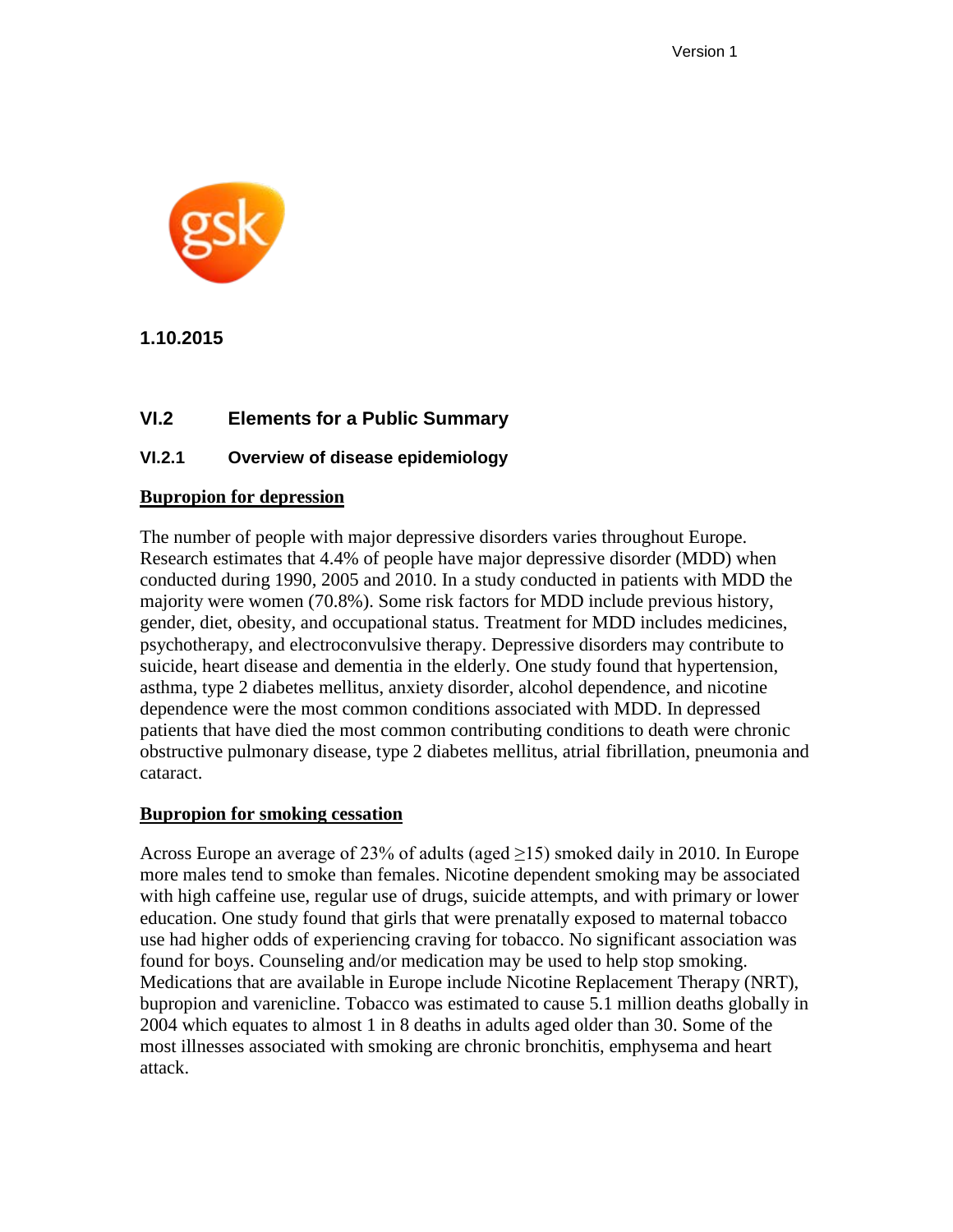### **VI.2.2 Summary of treatment benefits**

#### **Bupropion for depression**

- In the first of two identical studies of comprising 576 individuals bupropion XL (150 to 300 mg/day) was statistically significantly superior to placebo on the primary parameter, change from baseline on a scale used to measure depression [Montgomery-Asberg Depression Rating Scale (MADRS)]. The effectiveness of bupropion XL in this study was similar to that of the comparator, venlafaxine.
- In a second study of 591 individuals, bupropion XL did not differ significantly from placebo for the primary parameter, change from baseline in MADRS total score, although statistically significant effects were seen for venlafaxine.
- In study of 274 adult patients with MDD and reduced levels of pleasure, interest and energy bupropion XL showed statistically significantly greater improvement over placebo for the primary parameter, change from baseline on a scale used to measure depression [Inventory of Depressive Symptomatology (IDS)]. Statistical significance was also shown for a number of secondary measures.
- Bupropion SR has also demonstrated comparable effectiveness to other antidepressants (sertraline, fluoxetine, and paroxetine) in controlled outpatient trials of up to 16 weeks duration.

### **Bupropion for smoking cessation**

Studies have demonstrated the effectiveness of bupropion in smokers who are motivated to quit. The primary effectiveness measure in each of these studies was stopping smoking for a four-week period. This measure is the generally accepted international regulatory criterion for approval of an aid to smoking cessation.

- Bupropion was most effective at 300mg in one study
- A second study demonstrated that bupropion SR was more effective than a nicotine transdermal system (NTS) and that a combination of bupropion SR and NTS led to greater effectiveness than either treatment alone.
- Patients randomised to Zyban in one study for up to 52 weeks had a longer median time to relapse compared with patients who took placebo.

### **VI.2.3 Unknowns relating to treatment benefits**

Although certain groups of patients were excluded from clinical studies with bupropion the extensive market exposure means that such patients will have been exposed in the 25 years that bupropion has been available. Large differences in bupropion effectiveness are not expected within the depressed or smoking populations.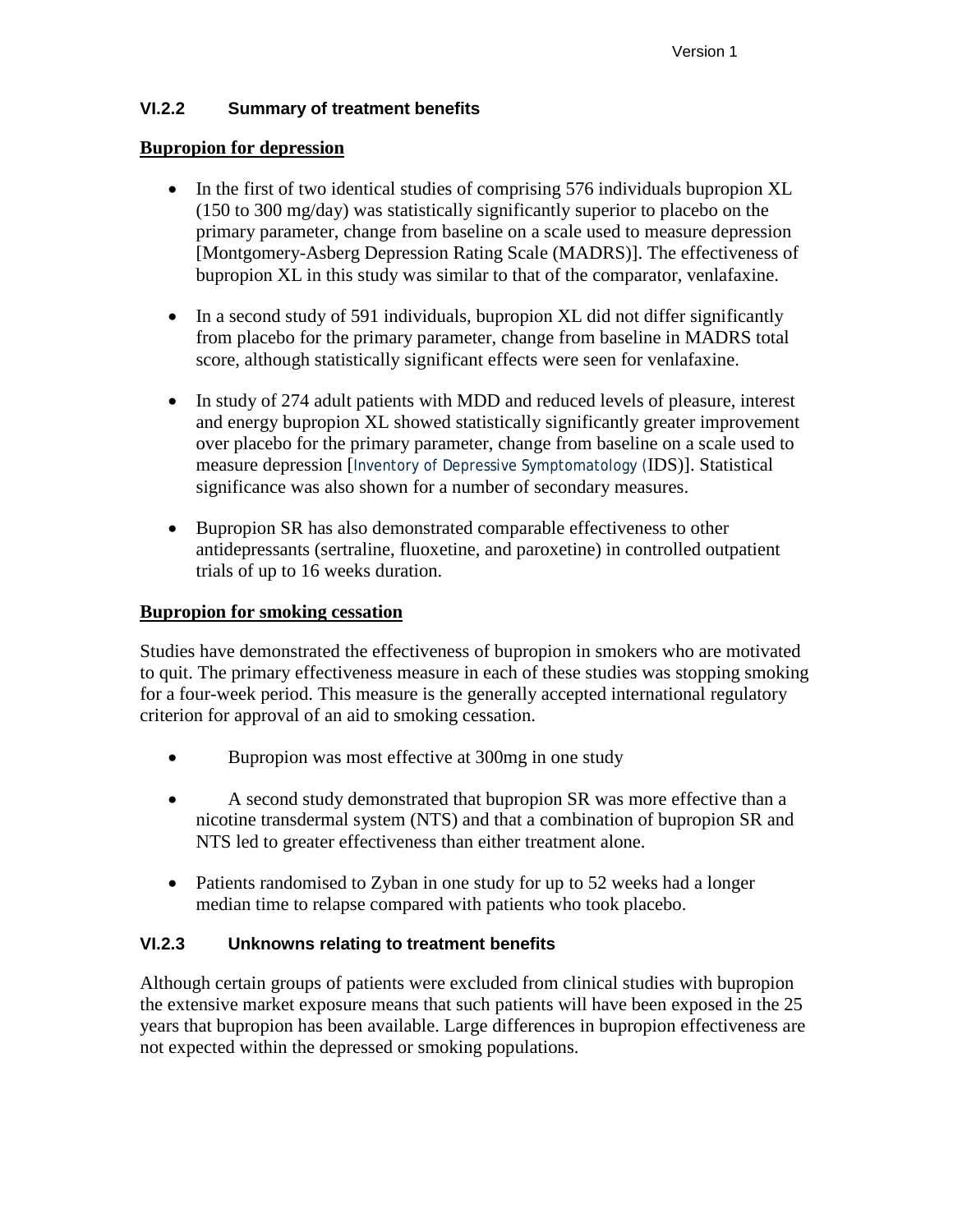# **VI.2.4 Summary of safety concerns**

# *Important identified risks*

| <b>Risk</b>                | What is known                                                                                                                                                                                                                                                                                                                                                         | Preventability                                                                                                                                                                                                                                                                                                                                                                                                                                                                                             |
|----------------------------|-----------------------------------------------------------------------------------------------------------------------------------------------------------------------------------------------------------------------------------------------------------------------------------------------------------------------------------------------------------------------|------------------------------------------------------------------------------------------------------------------------------------------------------------------------------------------------------------------------------------------------------------------------------------------------------------------------------------------------------------------------------------------------------------------------------------------------------------------------------------------------------------|
| <b>Fits/Seizures</b>       | Fits/seizures are rare (less<br>than 1 in 1000 treated patients)<br>and the risk is related to dose.<br>Although the seizures will<br>cease after stopping treatment<br>with this medicine, having had<br>a seizure may affect the<br>patient's driving licence and/or<br>ability to operate machinery.<br>The patient may also injure<br>himself during the seizure. | It is important to follow the<br>instructions in the package<br>leaflet provided with this<br>medicine. This includes taking<br>only the amount prescribed<br>(not more), not splitting the<br>tablet. There is also advice<br>not to take this medicine if the<br>patient has other conditions<br>(e.g. previous seizures). It is<br>also important to inform the<br>doctor what other medicines<br>the patient is taking as<br>combination of some<br>medicines may increase the<br>risk of convulsions. |
| Allergic reactions         | Some persons are allergic to<br>this medicine. The allergy may<br>include red skin or rash (like<br>nettle rash), blisters or itchy<br>lumps (hives) on the skin. More<br>severe allergies include<br>unusual wheezing and difficulty<br>in breathing, collapse or<br>blackout                                                                                        | The types of allergic reaction<br>are described in the package<br>leaflet. If an allergic reaction<br>is suspected, the patient<br>should not take any more of<br>this medicine and consult a<br>doctor urgently.                                                                                                                                                                                                                                                                                          |
| Increase in blood pressure | This medicine can increase the<br>blood pressure and the risk is<br>greater if the patient is also<br>using nicotine replacement<br>patches in order to stop<br>smoking.                                                                                                                                                                                              | The doctor may check the<br>patient's blood pressure<br>before starting treatment with<br>this medicine and at intervals<br>during treatment.                                                                                                                                                                                                                                                                                                                                                              |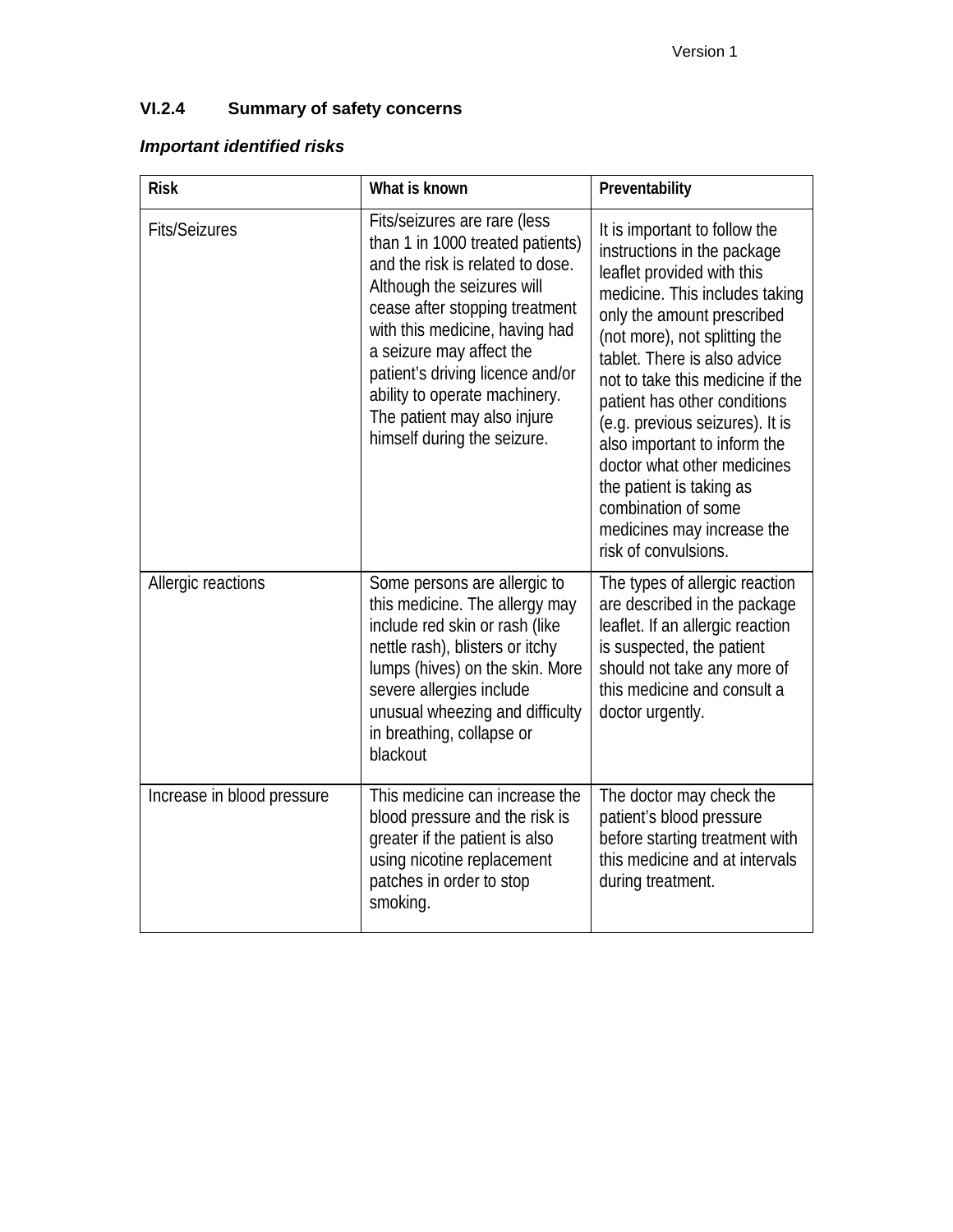# *Important potential risks*

| <b>Risk</b>                                                                                                                            | What is known (Including reason why it is considered a potential<br>risk)                                                                                                                                                                                                                                                                                                                                                  |
|----------------------------------------------------------------------------------------------------------------------------------------|----------------------------------------------------------------------------------------------------------------------------------------------------------------------------------------------------------------------------------------------------------------------------------------------------------------------------------------------------------------------------------------------------------------------------|
| Reduced numbers of blood<br>cells: red blood cells<br>(anaemia), white blood cells<br>(leucopenia) and platelets<br>(thrombocytopenia) | There are very few reports of a reduction in blood cells while<br>taking this medicine Whether all of those cases are due to this<br>medicine is currently not known.                                                                                                                                                                                                                                                      |
| Acute angle closure<br>glaucoma/Increased pressure<br>in the eyeball                                                                   | Some types of antidepressant medicine have been known to<br>increase the pressure in the eyeball (a condition called<br>glaucoma, particularly the type known as "acute angle closure<br>glaucoma"). Urgent medical treatment of acute angle closure<br>glaucoma is necessary to prevent permanent damage to the<br>eyesight. However whether this medicine causes acute angle<br>closure glaucoma is currently not known. |
| Irregular heartbeats                                                                                                                   | Some medicines can increase the risk of irregular heartbeats<br>and in rare circumstances the irregularity can lead to death.<br>There are reports of the more dangerous types of irregular<br>heartbeats when an overdose of this medicine has been taken.<br>These dangerous irregularities are currently not known to<br>happen when the correct dose of this medicine is used.                                         |
| <b>Deaths</b>                                                                                                                          | There are reports of deaths after overdoses of this medicine, in<br>particular when taken with overdoses of other medicines and/or<br>illegal drugs.                                                                                                                                                                                                                                                                       |
| Suicide attempts and<br>thoughts of suicide                                                                                            | This medicine is used as an antidepressant and also used as<br>an aid to stop smoking.                                                                                                                                                                                                                                                                                                                                     |
|                                                                                                                                        | Severe depression can result in thoughts of suicide and<br>attempts to kill oneself. Most antidepressants take a while to be<br>effective and before the patient recovers, carers are advised to<br>watch the behaviour of the patient being treated, particularly at<br>early stages of treatment and when the dose of antidepressant<br>medicine is changed.                                                             |
|                                                                                                                                        | It is also known that a smoker who is reducing the amount<br>smoked or stopping smoking can feel suicidal. This is an effect<br>of nicotine withdrawal and it is difficult to distinguish nicotine<br>withdrawal from a potential side effect of this medicine.                                                                                                                                                            |
| Psychological effects and<br>effects on the nerves when<br>this medicine is used to stop<br>smoking                                    | When smokers are attempting to stop smoking, there are<br>psychological and nerve effects from reducing the amount of<br>nicotine in the body. These include feeling depressed or<br>suicidal, being agitated, feeling hostile and other abnormal<br>feelings. It is difficult to distinguish nicotine withdrawal from                                                                                                     |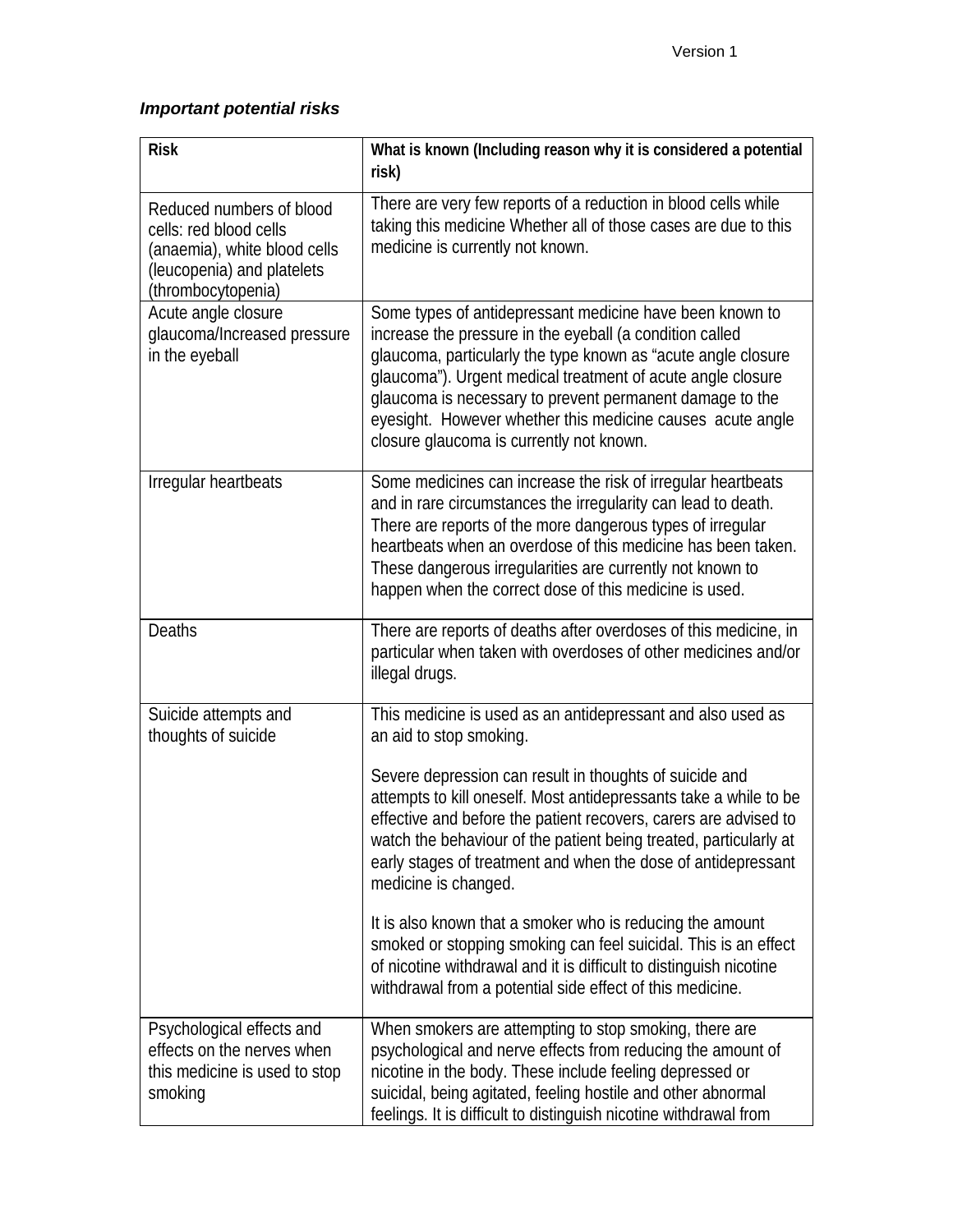| <b>Risk</b>                                                                                                  | What is known (Including reason why it is considered a potential<br>risk)                                                                                                                                                                                                                            |  |  |
|--------------------------------------------------------------------------------------------------------------|------------------------------------------------------------------------------------------------------------------------------------------------------------------------------------------------------------------------------------------------------------------------------------------------------|--|--|
|                                                                                                              | potential side effects of this medicine.                                                                                                                                                                                                                                                             |  |  |
| Heart and blood vessel<br>malformations in babies when<br>mother has taken this<br>medicine during pregnancy | There are reports of heart and blood vessel malformations in<br>babies born to mothers who have taken this medicine during<br>pregnancy. It has not been shown whether the malformation is<br>due to this medicine for the following reasons:                                                        |  |  |
|                                                                                                              | These malformations are also seen when the mothers<br>have not been treated with this medicine.                                                                                                                                                                                                      |  |  |
|                                                                                                              | When a medicine causes a malformation, there is<br>usually a pattern. There is no pattern for this medicine;<br>the reports are a mixture of different types of<br>malformations. The lack of a similar pattern makes it<br>difficult to assess whether this medicine is at fault.                   |  |  |
| Errors in taking the medicine                                                                                | The package leaflet provided to patients who have been<br>prescribed this medicine contains information to limit the risk of<br>side effects including the more severe ones like convulsions.                                                                                                        |  |  |
|                                                                                                              | However there have been instances where the instructions<br>have not been followed. For example, patients are advised to<br>swallow the tablet whole and not cut or chew it. Breaking up the<br>tablet releases the active ingredients more quickly and<br>increases a risk of convulsion.           |  |  |
| Risk of cancer                                                                                               | Up till now, there is no increase in the risk of cancer when this<br>medicine is taken. However health authorities and medicine<br>manufacturers regularly review all medicines to see if there is<br>an increased risk of cancer.                                                                   |  |  |
| Low levels of a certain salt<br>(sodium) in the body                                                         | Some types of medicine (including some antidepressants)<br>affect specific salt (sodium) levels in the body. At present, there<br>is no evidence that this medicine has that effect but reports of<br>low sodium levels are being monitored during the routine review<br>of the safety of medicines. |  |  |

# *Missing information*

Not applicable.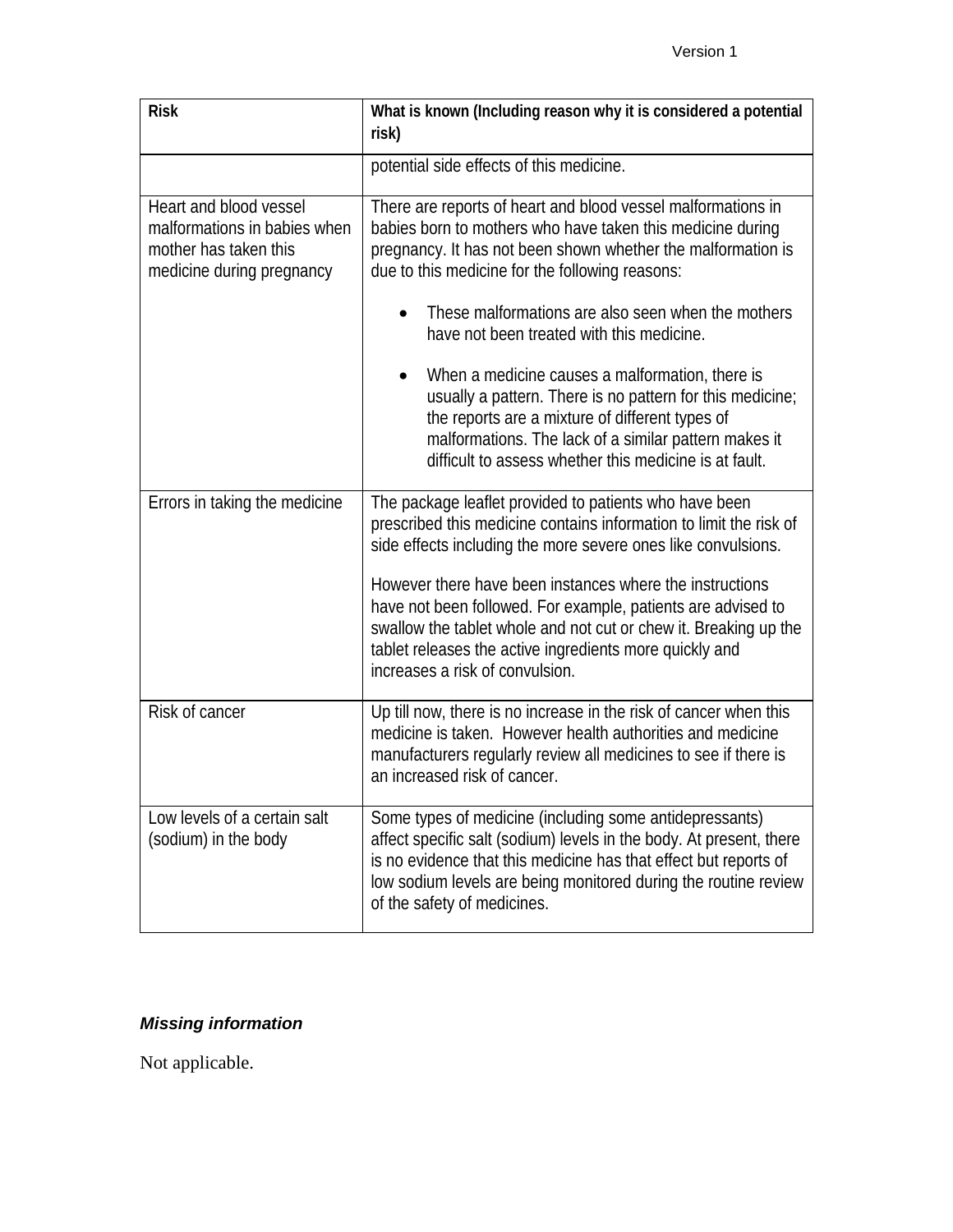### **VI.2.5 Summary of additional risk minimisation measures by safety concern**

All medicines have a Summary of Product Characteristics (SmPC) which provides physicians, pharmacists and other health care professionals with details on how to use the medicine, the risks and recommendations for minimising them. An abbreviated version of this in lay language is provided in the form of the package leaflet (PL). The measures in these documents are known as routine risk minimisation measures.

The Summary of Product Characteristics and the Package leaflet for bupropion can be found in the bupropion EPAR page

This medicine has special conditions and restrictions for its safe and effective use (additional risk minimisation measures). Full details on these conditions and the key elements of any educational material can be found in Annex II of the product information which is published in bupropion EPAR page; how they are implemented in each country however will depend upon agreement between the manufacturer and the national authorities.

These additional risk minimisation measures are for the following risks:

### Medication Errors

#### **Risk minimisation measure(s)**

Objective and rationale

Medication errors relating to confusion between different bupropion formulations.

Healthcare professional education on the different formulations of available bupropion to minimise the risk of medication errors.

### **Objective and rationale:**

Patients and HCPs to understand the risk of confusion between different formulations of bupropion and the appropriate management of this risk to minimise its occurrence.

### **Proposed action:**

HCP education materials to be provided to prescribing physicians and pharmacists including advice on:

- Bupropion XR tablet (WELLBUTRIN XR/ELONTRIL) is a once daily medication for the treatment of depression. It should be distinguished from bupropion sustained-release tablets which are also available Europe as:
	- WELLBUTRIN SR which is a twice daily medication for the treatment of depression.
	- ZYBAN which a twice daily medication used as an aid to smoking cessation.
- WELLBUTRIN XR/ELONTRIL, WELLBUTRIN SR and ZYBAN all contain the same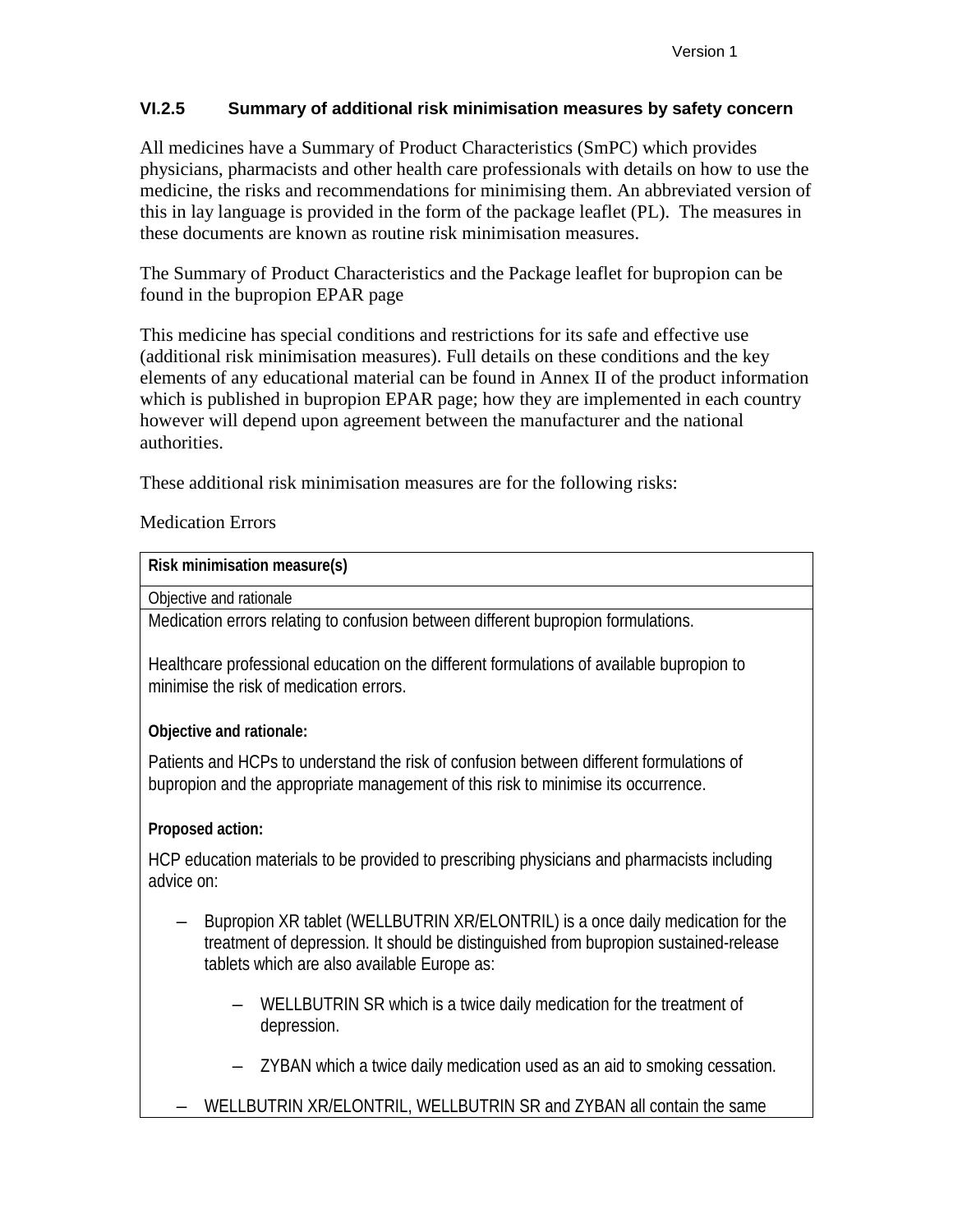**Risk minimisation measure(s)**

active ingredient (bupropion hydrochloride) and should not be used together

- Bupropion XR tablet should be swallowed whole and not be crushed or chewed
- The maximum daily dose of bupropion extended-release tablet should not be exceeded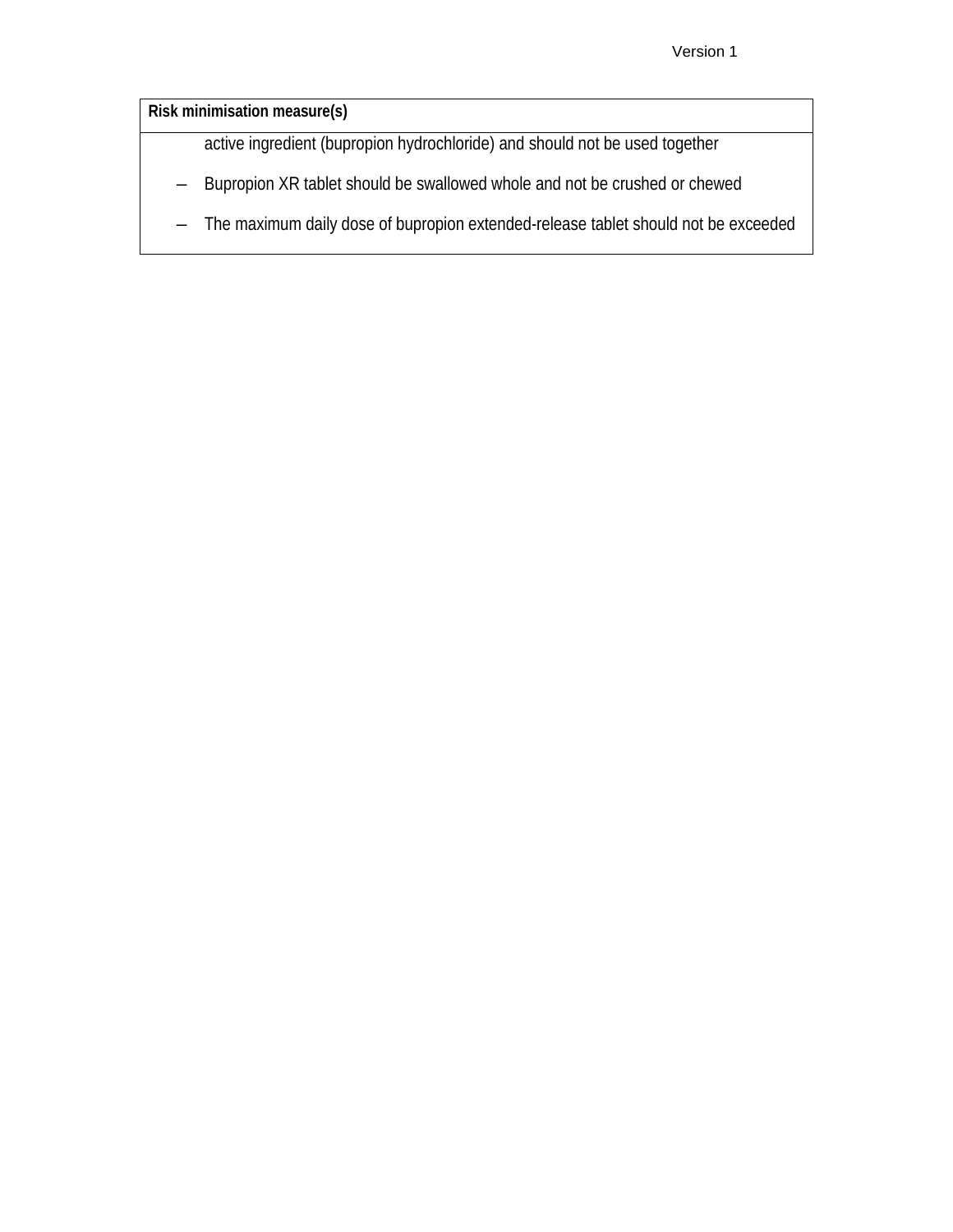### **VI.2.6 Planned post authorisation development plan**

### *List of studies in post authorisation development plan*

Bupropion is approved for depression and smoking cessation in the EU. There are no plans for post-authorisation effectiveness studies or development of bupropion for treatments of othermedical conditions. Studies to investigate potential safety issues are summarized in the table below.

| Study/activity<br>Type, title and<br>category (1-3)                                                                                                                                                                             | Objectives                                                                                                                                                                                                                                                                                                                | Safety concerns<br>addressed               | Status (planned,<br>started)                                                                     | Date for<br>submission of<br>interim or final<br>reports (planned<br>or actual) |
|---------------------------------------------------------------------------------------------------------------------------------------------------------------------------------------------------------------------------------|---------------------------------------------------------------------------------------------------------------------------------------------------------------------------------------------------------------------------------------------------------------------------------------------------------------------------|--------------------------------------------|--------------------------------------------------------------------------------------------------|---------------------------------------------------------------------------------|
| Can social<br>listening data be<br>used to provide<br>meaningful<br>insights into<br>abuse or<br>inappropriate use<br>of bupropion? (A<br>feasibility<br>analysis)<br>Social media<br>listening study<br>Non-<br>interventional | To determine if<br>social media can<br>identify cases of<br>potential abuse or<br>inappropriate use<br>of bupropion which<br>can complement<br>existing sources of<br>information on<br>abuse potential<br>To explore the<br>utility of various<br>internet sites and<br>forums or<br>populations to<br>identify cases of | Bupropion abuse<br>and misuse<br>potential | Protocol uploaded<br>on EU-PAS<br>register; data<br>collection started<br>24 Jan 2015<br>Ongoing | Completion of<br>final study report<br>Q1 2016                                  |
| Category 3                                                                                                                                                                                                                      | interest<br>To describe and<br>characterize the<br>posts of interest<br>(POI) identified<br>during this<br>feasibility analysis                                                                                                                                                                                           |                                            |                                                                                                  |                                                                                 |
| A Phase 4,<br>Randomized,<br>Double-blind,<br><b>Active And</b><br>Placebo -<br>Controlled,<br>Multicenter Study<br><b>Evaluating The</b><br>Neuropsychiatric<br>Safety And<br>Efficacy Of 12                                   | To characterize the<br>neuropsychiatric<br>safety profiles of<br>varenicline and<br>bupropion by<br>estimating the<br>differences from<br>placebo in the<br>incidence of the<br>primary<br>neuropsychiatric                                                                                                               | Neuropsychiatric<br>adverse events         | Ongoing                                                                                          | Planned final<br>report submission<br>in 2017                                   |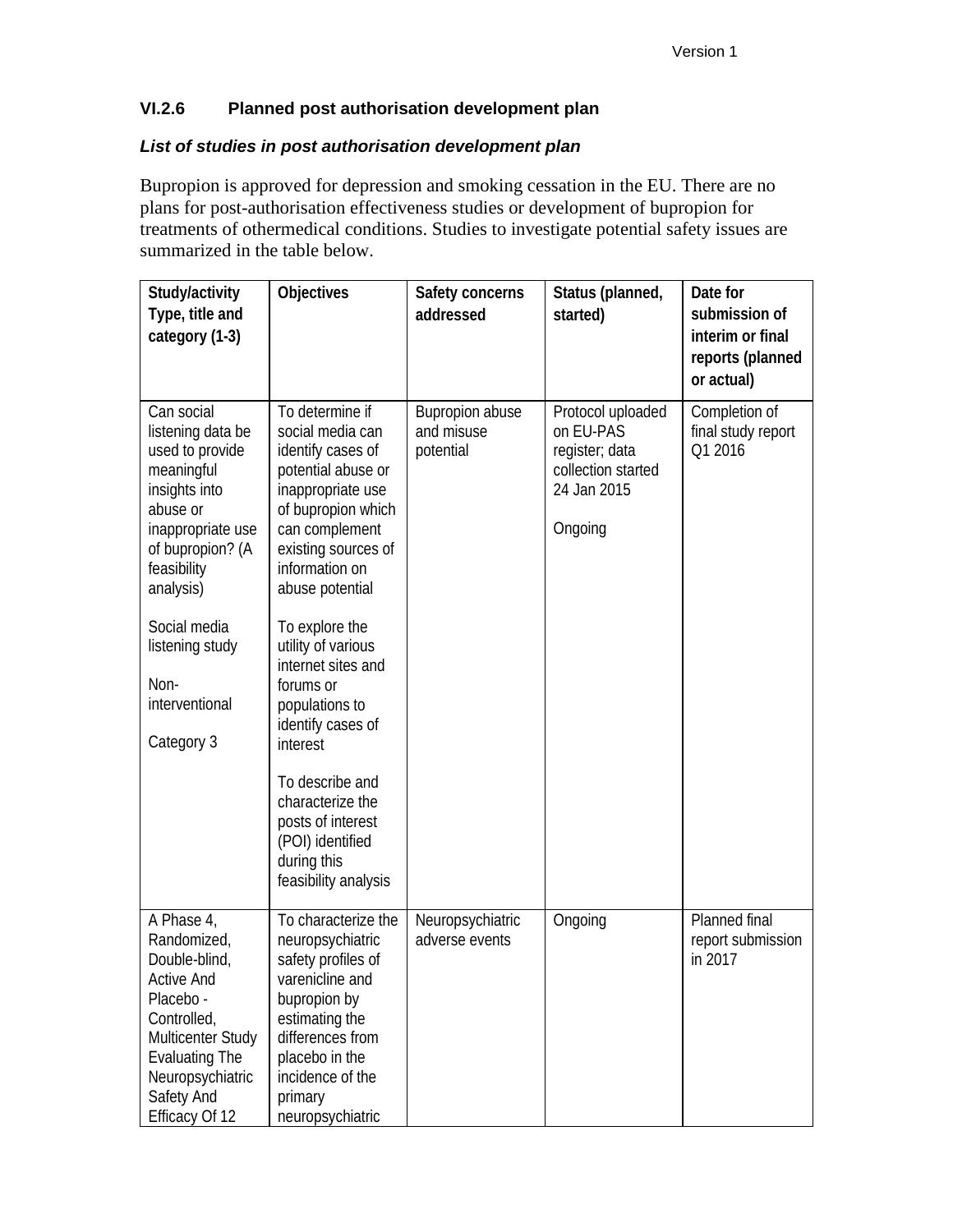| Study/activity<br>Type, title and<br>category (1-3)                                                                                                                                                                                                                | <b>Objectives</b>                                                                                                                                                                                                                                                                                                                                  | Safety concerns<br>addressed         | Status (planned,<br>started) | Date for<br>submission of<br>interim or final<br>reports (planned<br>or actual) |
|--------------------------------------------------------------------------------------------------------------------------------------------------------------------------------------------------------------------------------------------------------------------|----------------------------------------------------------------------------------------------------------------------------------------------------------------------------------------------------------------------------------------------------------------------------------------------------------------------------------------------------|--------------------------------------|------------------------------|---------------------------------------------------------------------------------|
| Weeks<br>Varenicline<br>Tartrate 1mg Bid<br>And Bupropion<br>Hydrochloride<br>150mg Bid For<br>Smoking<br>Cessation In<br>Subjects With<br>And Without A<br><b>History Of</b><br>Psychiatric<br><b>Disorders</b><br>Interventional<br>clinical study<br>Category 3 | AE endpoint for<br>subjects: with a<br>diagnosis of<br>psychiatric<br>disorder; and<br>without a diagnosis<br>of psychiatric<br>disorder.<br>To characterize the<br>differences in the<br>neuropsychiatric<br>safety profiles of<br>varenicline and<br>bupropion as<br>compared with<br>placebo between<br>these sub-<br>populations<br>(cohorts). |                                      |                              |                                                                                 |
| PRJ2215:<br>Assessment of<br><b>Bupropion Misuse</b><br>and Abuse 2004-<br>2011<br>(Epidemiology<br>study)<br>Category 3                                                                                                                                           | To investigate the<br>degree of misuse<br>and abuse of<br>bupropion,<br>including non-oral<br>routes of<br>administration, in<br>the United States.<br>Surveillance data<br>from the Drug<br>Abuse Warning<br>Network (DAWN)<br>was used to<br>examine the study<br>period 2004-2011.                                                              | <b>Bupropion abuse</b><br>and misuse | Completed                    | <b>June 2014</b>                                                                |
| ZYB117211:<br>Incidence of<br>Cardiovascular<br><b>Related Adverse</b><br>Events in<br>Controlled<br>Clinical Trials of<br>Bupropion for the<br>Treatment of                                                                                                       | The objective of<br>this investigation<br>was to compare<br>the incidence of<br>adverse<br>cardiovascular<br>events in Zyban-<br>treated groups<br>versus control                                                                                                                                                                                  | Cardiovascular<br>events             | Completed                    | <b>June 2014</b>                                                                |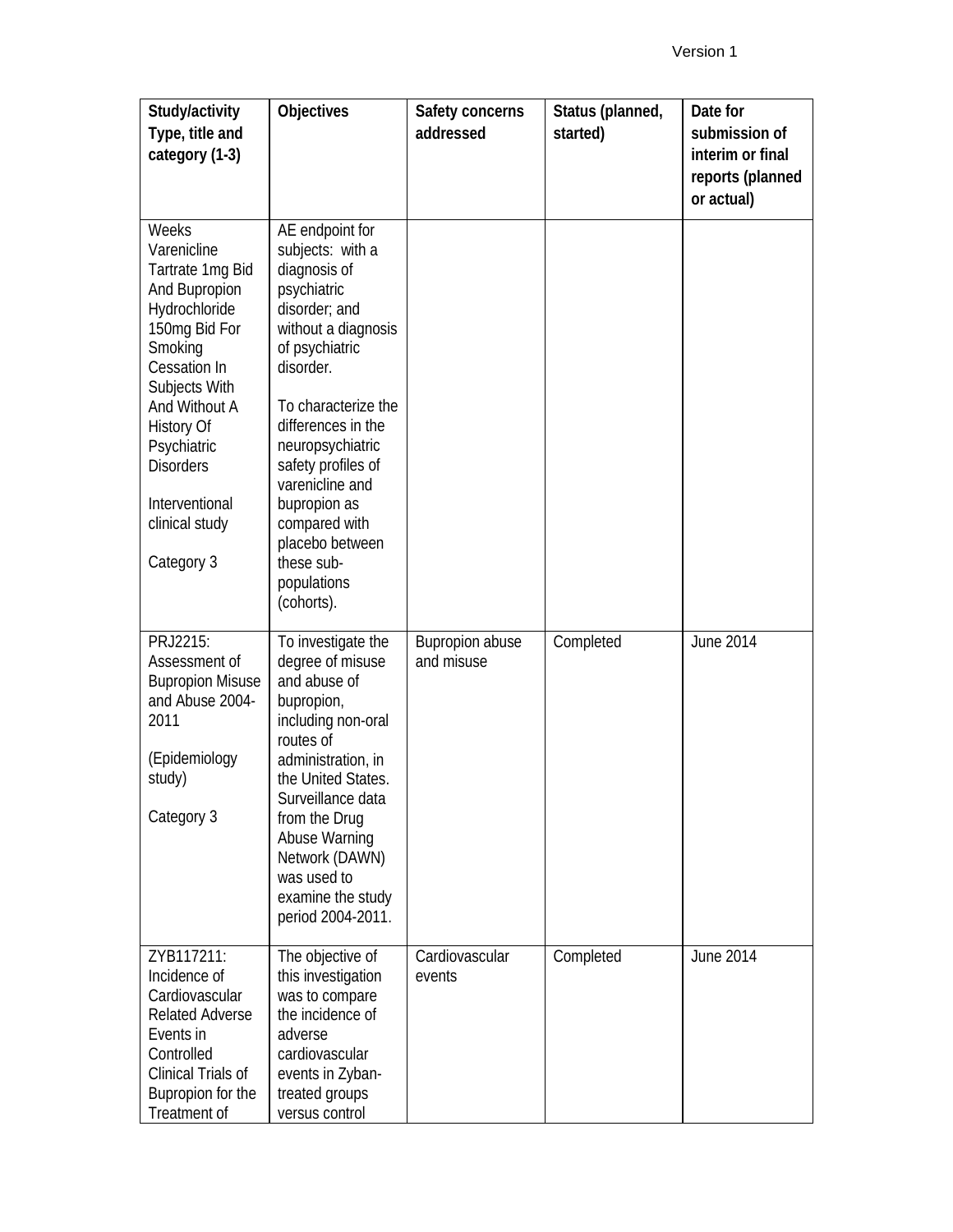| Study/activity<br>Type, title and<br>category (1-3)                                                                                                                         | Objectives                                                                                                                                                                                                                                          | Safety concerns<br>addressed                  | Status (planned,<br>started) | Date for<br>submission of<br>interim or final<br>reports (planned<br>or actual) |
|-----------------------------------------------------------------------------------------------------------------------------------------------------------------------------|-----------------------------------------------------------------------------------------------------------------------------------------------------------------------------------------------------------------------------------------------------|-----------------------------------------------|------------------------------|---------------------------------------------------------------------------------|
| Smoking<br>Cessation<br>(Meta-analysis<br>study)<br>Category 3                                                                                                              | groups in<br>previously<br>completed<br>randomized clinical<br>trials of smoking<br>cessation<br>treatment.                                                                                                                                         |                                               |                              |                                                                                 |
| Study<br>WEUKSTV1113:<br>Risk of Cancer in<br>Patients Exposed<br>to Bupropion<br>Epidemiology<br>study<br>Category 2                                                       | To compare the<br>incidence of cancer<br>in patients exposed<br>to bupropion with<br>the incidence in<br>patients exposed<br>to other<br>antidepressants                                                                                            | Carcinogenicity                               | Completed                    | March 2010                                                                      |
| i3 Study:<br>Bupropion in<br>Pregnancy and<br>the Occurrence of<br>Cardiovascular<br>and Major<br>Congenital<br>Malformation<br>Epidemiology<br>study<br>Category 3         | To estimate the<br>prevalence of all<br>congenital<br>malformations, and<br>cardiovascular<br>malformations in<br>particular, among<br>infants born to<br>women exposed to<br>bupropion in the<br>first trimester of<br>pregnancy.                  | Congenital<br>cardiovascular<br>malformations | Completed                    | 2006                                                                            |
| Re-analysis of the<br>i3 study:<br>Bupropion in<br>Pregnancy and<br>the Occurrence of<br>Cardiovascular<br>and Major<br>Congenital<br>Malformation<br>Epidemiology<br>study | Classify the<br>bupropion cohort<br>from the original<br>study according to<br>infants born to<br>women who only<br>received bupropion<br>during the first<br>trimester (i.e.,<br>bupropion first<br>trimester<br>monotherapy), and<br>according to | Congenital<br>cardiovascular<br>malformations | Completed                    | 2010                                                                            |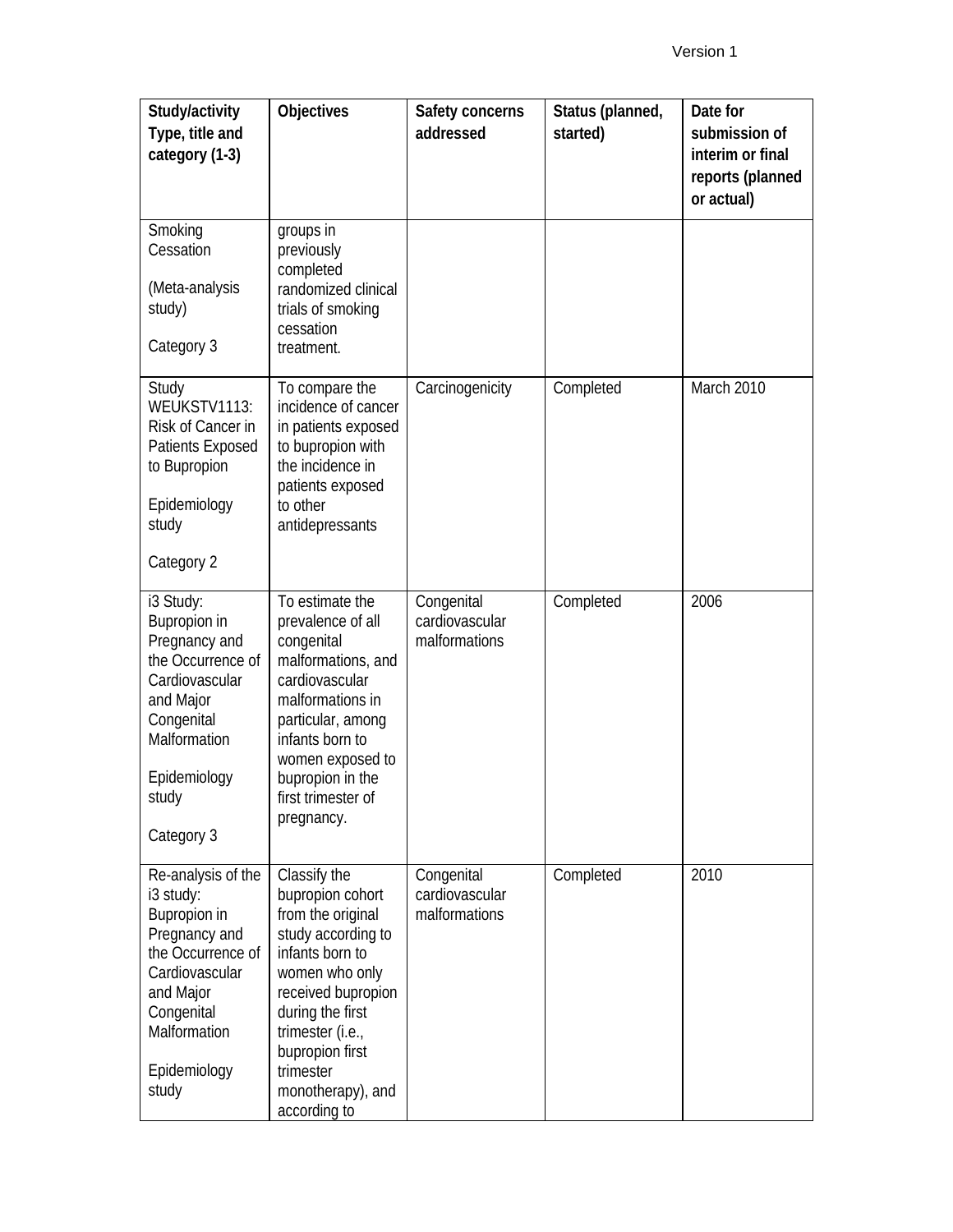| Study/activity<br>Type, title and<br>category (1-3) | <b>Objectives</b>                                                                                                                                                                                                                                    | Safety concerns<br>addressed | Status (planned,<br>started) | Date for<br>submission of<br>interim or final<br>reports (planned<br>or actual) |
|-----------------------------------------------------|------------------------------------------------------------------------------------------------------------------------------------------------------------------------------------------------------------------------------------------------------|------------------------------|------------------------------|---------------------------------------------------------------------------------|
| Category 3                                          | infants born to<br>women with any<br>dispensing of<br>bupropion alone or<br>with another<br>antidepressant<br>during the first<br>trimester (i.e.,<br>bupropion first<br>trimester mono- or<br>polytherapy).<br>Maintain the 2<br>comparator cohorts |                              |                              |                                                                                 |
|                                                     | from the original<br>study (maternal<br>bupropion use<br>outside first<br>trimester and other<br>antidepressant use<br>during first<br>trimester) but<br>classify them into<br>monotherapy and<br>mono- or<br>polytherapy<br>subgroups               |                              |                              |                                                                                 |
|                                                     | Provide lists of<br>specific<br>cardiovascular<br>defects and defect<br>groupings among<br>the cohorts above<br>with input from a<br>pediatric cardiology<br>expert.                                                                                 |                              |                              |                                                                                 |
|                                                     | Calculate the<br>prevalence for<br>specific<br>cardiovascular<br>defects/groups<br>among the cohorts<br>above.                                                                                                                                       |                              |                              |                                                                                 |